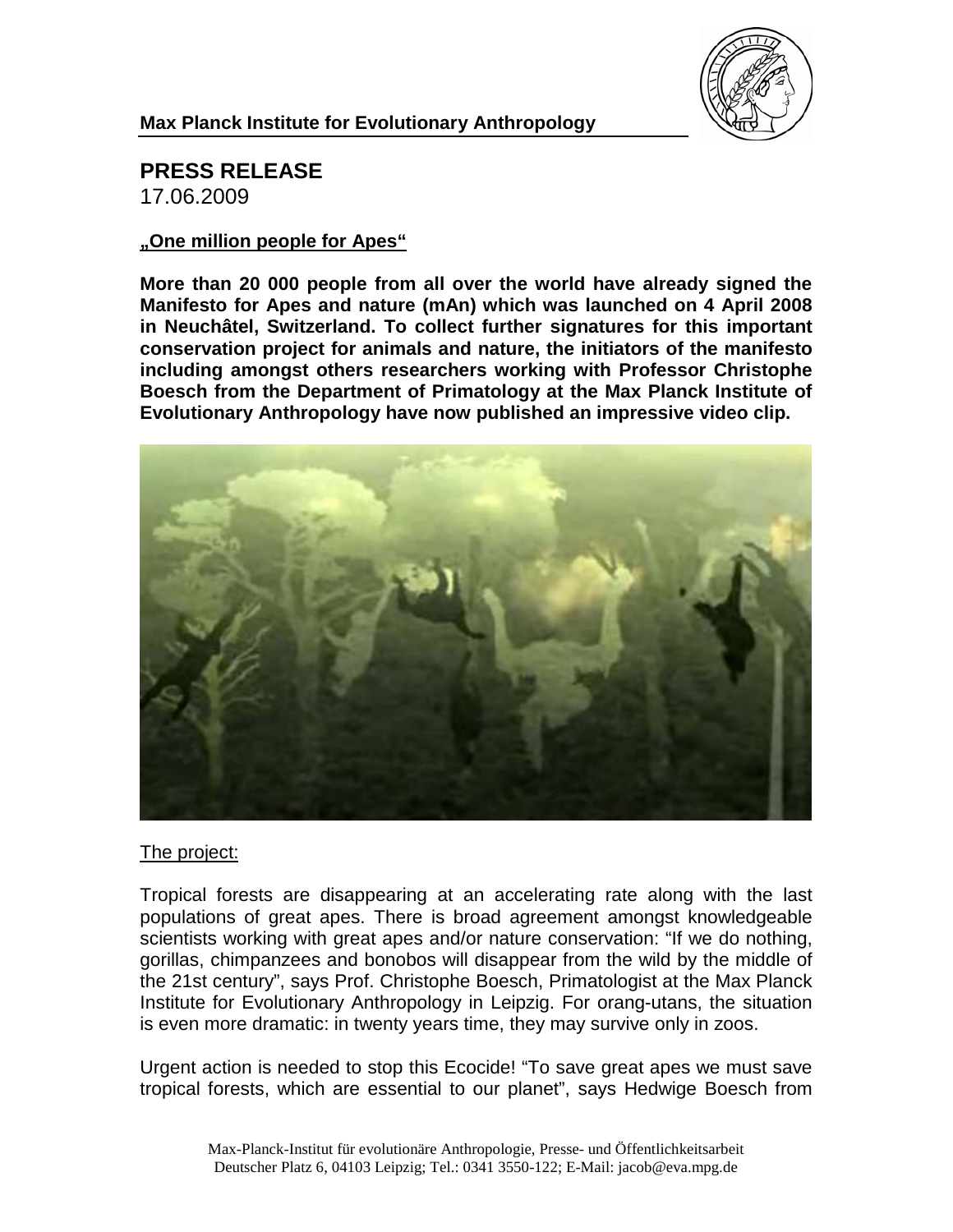the WILD CHIMPANZEE FOUNDATION The wide-spread disappearance of these forests is the result of excessive and unmonitored exploitation. This endangers not only the survival of the ecosystem but also the associated biodiversity and the indigenous people who depend on it.

Deforestation creates enormous environmental problems: it is one of the major causes of greenhouse gas emissions and, therefore, of global warming. The disappearance of tropical



forests endangers the very survival of Homo sapiens sapiens: modern humanity. "It is time to act and to react before it is too late!", say the initiators of the mAn.



#### Your support is needed:

We, citizens of the Earth, ask our governments and international authorities to accept it as their primary duty to save and protect non-human primates and to:

- 1. Enforce sustainable forest management practices which are respectful of the tropical forest, habitat of great apes (as well as other non-human primates and other valuable wildlife)
- 2. Ban the import of tropical wood which has not been certified under sustainable logging guidelines. All exported woods must meet the criteria mandated under the FSC certification guidelines
- 3. Contribute to the enforcement of regulations for mineral resource exploitation (petroleum, diamonds, coltan, iron, etc.) that respects the environment and local populations
- 4. Stop the poaching of great apes, the associated trade in "bush meat" and the sale of young individuals as "companion animals"